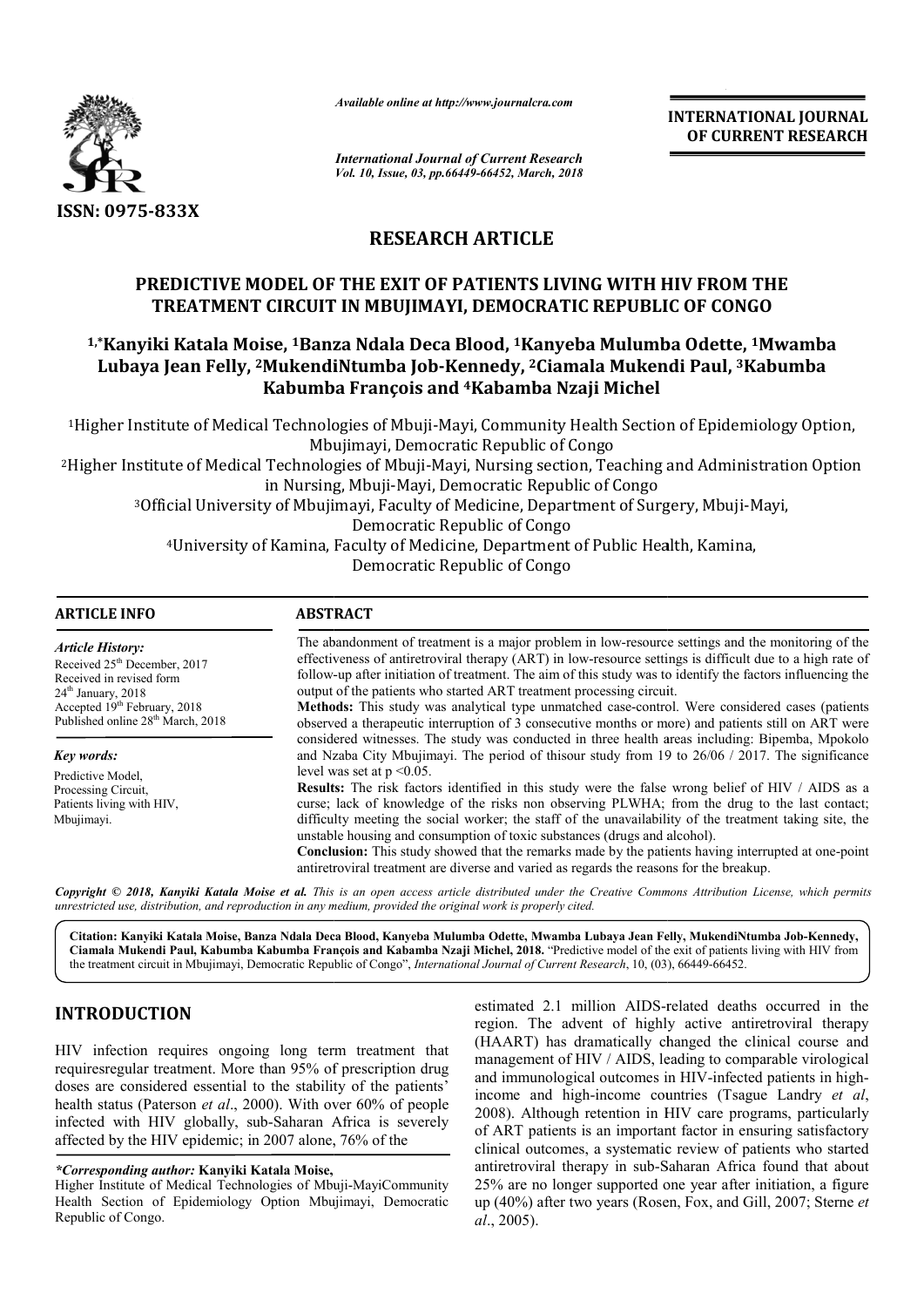At the individual level, the absence or discontinuation leads to more severe clinical, biological and immunological condition deterioration than in patients still on treatment (V*et al* Kouassi Kan, 2014). The studies that have sought to understand the factors related to the associated leaving the processing circuit in developing countries revealed that economic factors such as those related to poverty, including frequent medical visits and transportation costs are important considerations that hinder retention in the processing circuit (Brinkhof and Al, 2009). In addition, factors related to clinical condition such as low CD4 value at initiation, weight loss, or more generally improvement or deterioration of the health status during treatment as well as the side effects of treatment may also influence the leaving treatment(Miller and Al Ketlhapile, 2010) .

According to one of the few studies conducted in Kinshasa, two factors had exposed caused patients to discontinue treatment: this especially poverty and the stage of the disease (Tshingani Koy and Al, 2014). While regular and sustainable medical follow-up is recommended for people living with human immunodeficiency virus(HIV), some of the break for several months or even several consecutive years, thusjeopardizing the stability of their of their state of health and the success of future treatments. The extent and determinants of patient retention in HIV treatment system vary considerably across regions and health systems. Few studies have described the profile of patients lost to ARTin Democratic Republic of Congo in general and in the Mbujimayi city in particular. The objective of this study is to identify factors influencing the exit of patients who started ART processing circuit.

# **MATERIALS AND METHODS**

#### **Setting Study**

The present study was conducted in the Democratic Republic of Congo in the Kasai Oriental province / city Mbujimayi in 3 urban health areas zones which Bipemba, Mpokolo and Nzaba.

### **Type study period**

This study is analytical case-control. The period of our research goes from 19 to 26/06/2017.

#### **Study population and sample**

The study population is composed of HIV-infected patients aged 15 years and older who have started antiretroviral therapy. Two groups of patients were selected: patients lost to follow-up (cases) and patients still on ART during data collection (controls). The patients lost to follow-up included in the analysis were those who observed a therapeutic interruption of 3 months or more at the time of the data collection. The ART patients still in the treatment circuit whowere included in this analysis are the patients who have never observed a therapeutic interruption. The selection of sites and patients has been exhaustive. Data collection and analysis: The data were collected using a questionnaire interview guide with the complicity of an association of people living with HIV. The data were encoded and entered using the Excel version 2008 software, processed and analyzed using the SPSS20 software. The Yates chi-square test was used. Oddsratio (OR) and its 95% confidence interval (95% CI) were calculated. The significance level was set at  $p \le 0.05$ .

#### **Ethical considerations**

Participants in this study were provided with an explanation of the purpose of the research, the nature, extent and duration of their participation, the assurances regarding the confidentiality of their participation in the study, and the responses provided during the study. Interview, the right to anonymity, confidentiality and the right of withdrawal of the participant at any time.

## **RESULTS**

#### **Descriptive Analysis**

**Table 1. Distribution of respondents by socio-demographic and cultural categories**

| Effective ( $n = 276$ )<br>Percentage |
|---------------------------------------|
|                                       |
| 37.7                                  |
| 42.0                                  |
| 12.3                                  |
| 8.0                                   |
|                                       |
| 90.2                                  |
| 9.8                                   |
|                                       |
| 8.0                                   |
| 63.8                                  |
| 16.3                                  |
| 8.0                                   |
| 4.0                                   |
|                                       |
| 20.3                                  |
| 12.3                                  |
| 22.1                                  |
| 19.9                                  |
| 25.4                                  |
|                                       |
| 1.4                                   |
| 37.7                                  |
| 52.2                                  |
| 8.7                                   |
|                                       |

| Characteristics                                      | <b>Ellective</b><br>$(n = 276)$ |          |
|------------------------------------------------------|---------------------------------|----------|
| dwelling place                                       |                                 |          |
| rural area                                           | $\Omega$                        | $\theta$ |
| urban area                                           | 276                             | 100      |
| lack of transport time to reach the decision-load    |                                 |          |
| structure                                            |                                 |          |
| Yes                                                  | 83                              | 30.1     |
| N <sub>0</sub>                                       | 193                             | 69.9     |
| have a stable home                                   |                                 |          |
| Yes                                                  | 34                              | 12.3     |
| No                                                   | 242                             | 87.7     |
| number of Km traveled to reach the support structure |                                 |          |
| $less than 5$ Km                                     | 37                              | 13.4     |
| 5 Km more                                            | 239                             | 86.6     |
| have changed the dwelling during recent months       |                                 |          |
| Yes                                                  | 137                             | 49.6     |
| No                                                   | 139                             | 50.4     |
| lack of consideration on the part of his entourage   |                                 |          |
| Yes                                                  | 76                              | 27.5     |
| N <sub>0</sub>                                       | 200                             | 72.5     |
| non-participation in decision-making in the family,  |                                 |          |
| environment, labor and other                         |                                 |          |
| Yes                                                  | 41                              | 14.9     |
| No                                                   | 235                             | 85.1     |

The analysis of this table shows that: 42, 0% of respondents were aged between 28 to 38 years; 90.2% were men, 63.8% single, 20.3% had official status and 52.2% had completed secondary study. In light of this table, the observation is that 100% of the respondents lived in urban areas; 30.1% missed transportation by the time to reach the care structure, 87.7%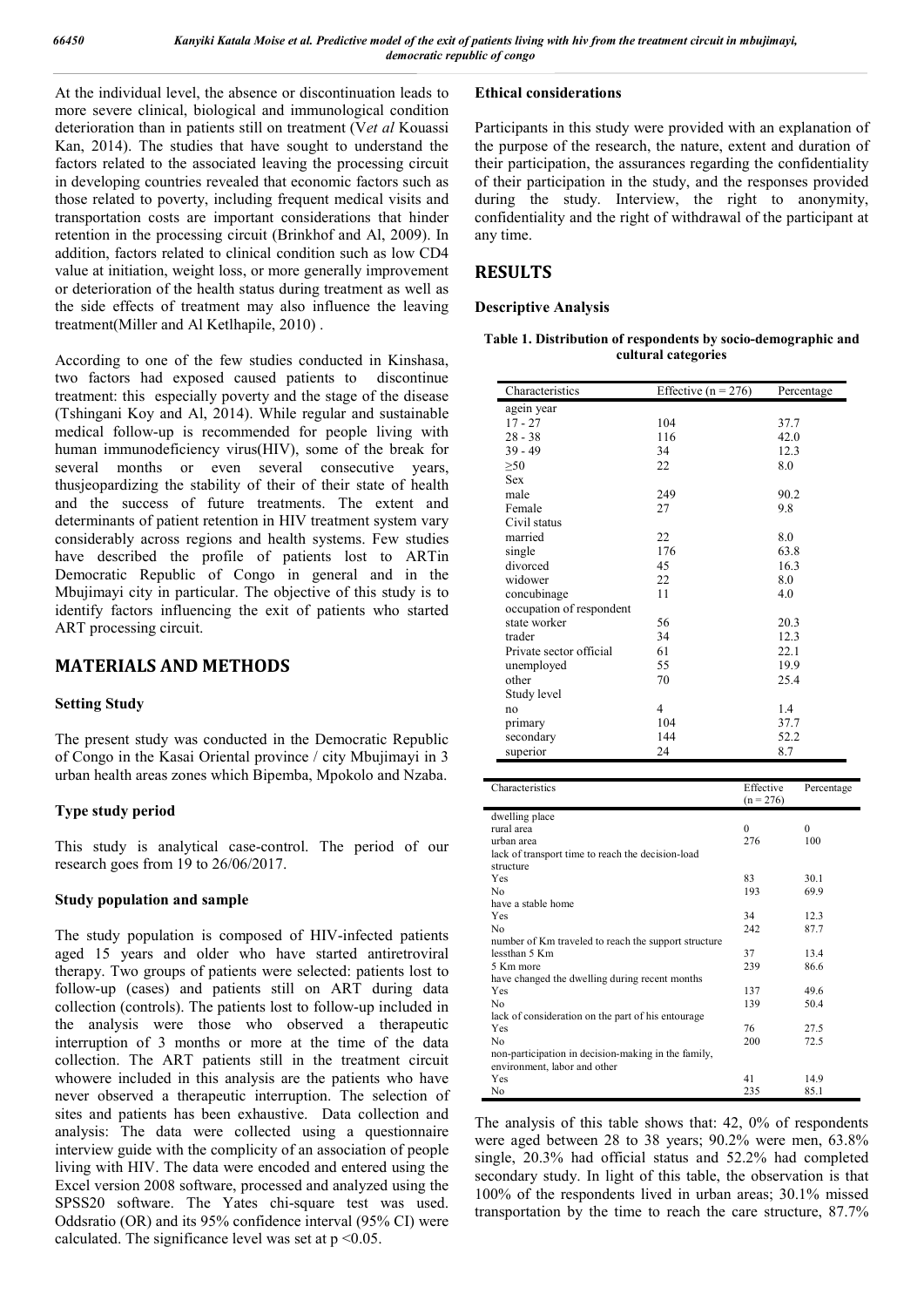did not have a stable home; 86.6% traveled 5Km and more distance to wait for the care structure, 49.6% had changed the house within 6 months, 27.5% declared to have no consideration of their surroundings and 14, 9% were excluded in decision-making in their family.

 $a = 2,05 - 0,69x1 + 1,92x2 + 1,26x3 + 0,66x4 - 0,90x5 + 1,71x6 + 1,53x7 + 1,77x8 - 1,23x9$ 

 $\frac{1}{1+e^{-2,05-0,69x1+1,92x2+1,26x3+0,66x4-0,90x5+1,71x6+1,53x7+1,77x8-1,23x9}}$ 

|  |  | Table 2. Distribution of respondents according to the beliefs, knowledge and attitude -to live with HIV / AIDS |  |  |
|--|--|----------------------------------------------------------------------------------------------------------------|--|--|
|--|--|----------------------------------------------------------------------------------------------------------------|--|--|

| Characteristics                                                             | Effective ( $n = 276$ ) | Percentage |  |
|-----------------------------------------------------------------------------|-------------------------|------------|--|
| religion                                                                    |                         |            |  |
| Christian                                                                   | 176                     | 63.8       |  |
| Muslim                                                                      | 46                      | 16.7       |  |
| animist                                                                     | 21                      | 7.6        |  |
| other                                                                       | 33                      | 12.0       |  |
| belief in God's punishment as a result of AIDS                              |                         |            |  |
| Yes                                                                         | 247                     | 89.5       |  |
| N <sub>0</sub>                                                              | 29                      | 10.5       |  |
| AIDS belief as a curse etc.                                                 |                         |            |  |
| Yes                                                                         | 101                     | 36.6       |  |
| N <sub>0</sub>                                                              | 175                     | 63.4       |  |
| belief in the existence of ARVs                                             |                         |            |  |
| Yes                                                                         | 261                     | 94.6       |  |
| No                                                                          | 15                      | 5.4        |  |
| belief in the efficacy of ARVs                                              |                         |            |  |
| Yes                                                                         | 125                     | 45.3       |  |
| No                                                                          | 151                     | 54.7       |  |
| belief in the benefits of ARVs                                              |                         |            |  |
| Yes                                                                         | 242                     | 87.7       |  |
| No                                                                          | 34                      | 12.3       |  |
| have the habit of consuming alcohol and déroques                            |                         |            |  |
| Yes                                                                         | 42                      | 15.2       |  |
| No                                                                          | 234                     | 84.8       |  |
| knowledge of the risk that we will court when the treatment is not followed |                         |            |  |
| Yes                                                                         | 116                     | 42.0       |  |
| No                                                                          | 160                     | 58.0       |  |

**Table 3. Factors associated with the release of PLHIV / AIDS ARV treatment circuit**

| Factors explaining the output of the circuit care                       | В        | ES    |       | Exp(B) |          | CI for Exp $(B)$ 95% |  |
|-------------------------------------------------------------------------|----------|-------|-------|--------|----------|----------------------|--|
|                                                                         |          |       |       |        | Inferior | Superior             |  |
| Christian religion                                                      | $-0.693$ | 0.181 | 0.000 | 0.500  | 351      | 714                  |  |
| $HIV / AIDS$ is a curse                                                 | 1.919    | 0.436 | 0.000 | 6.815  | 2,901    | 16.007               |  |
| Lack of knowledge of the risks that you are exposed if treatment is not | 1,262    | 0,432 | 0,003 | 3,533  | 1,515    | 8.239                |  |
| followed                                                                |          |       |       |        |          |                      |  |
| Out drugs last time                                                     | 657      | 0.229 | 0.004 | 1,930  | 1.232    | 3,023                |  |
| be informed by the medical staff                                        | $-902$   | 0.367 | 0.014 | 0.406  | 0.198    | 0.833                |  |
| Difficulties to meet the social worker                                  | 1.711    | 0.441 | 0.000 | 5,536  | 2.333    | 13.138               |  |
| Unavailability of staff on site at all times                            | 1,534    | 0.461 | 0.001 | 4,635  | 1,879    | 11.434               |  |
| Housing Instability                                                     | 1.770    | 0.734 | 0.016 | 5,871  | 1,393    | 24,737               |  |
| taking toxic substances (drugs and alcohol)                             | 0.667    | 0.232 | 0.004 | 1,948  | 1,236    | 3,070                |  |

According to this table, 63.8% of respondents were Christians, 89.5% believed in God's punishment as a consequence of AIDS, 36.6% believed in bad luck as the origin of AIDS, 94.6% believed in the existence of ARTs among which 45.3% believed in their effectiveness, 15.2% of the respondents consumed the toxic substances and 42.0% did not know the risk that we run when the treatment is not well followed

#### **Results of multivariate logistic regression analyzes stepping down**

The results of this table show that in Multivariate analysis by logistic regression (stepwise step), adjust on all variables, the output of PLHIV / AIDS ART circuit is influenced by the following factors: bad belief of HIV / AIDS as a bad thing; lack of awareness of the risks faced by non-observant PLWHA; breaking the drug intake for the last time; the difficulties of meeting the social worker, the unavailability of staff at the site of treatment, the instability of housing and the consumption of toxic substances (drugs and alcohol) .Thus, the model of prediction of the exit of d a PVVH of the care circuit can be

#### **written in the following way**

# **DISCUSIÓN**

The results show that in multivariate analysis by logistic regression (stepping down), adjusting for all variables, the output of PPVIH / AIDS from the ART circuit is influenced by the following factors: the unavailability of staff at citation of treatment, resulting in insufficient communication; this factors According to the literature contributes to the output of the treatment circuit of patients on ARV, let us quote here the study of Costagliola and Al in 2001, which revealed in his study that the patient's discharge from the care circuit was influenced the low interaction and communication between patient and caregiver, fear of discrimination in the workplace, use of non-medical therapies and financial and logistical constraints (Costagliola *et al* 2001). However, few studies have examined the health system-related factors that influence retention. The long waiting times and the organization of the services the unavailability and the non-respect of the meeting schedule on the city of care and the lack of integration or coordination of the various services were cited as factors influencing the release of patients living with HIV from the treatment circuit in Cote d'Ivoire and other countries (Dahab M, Charalambous S, Hamilton R, *et al*, 2008). This study also reveals that the bad belief and disbelief of HIV / AIDS (as a bad spell) is a factor associated with the lost status of seen in